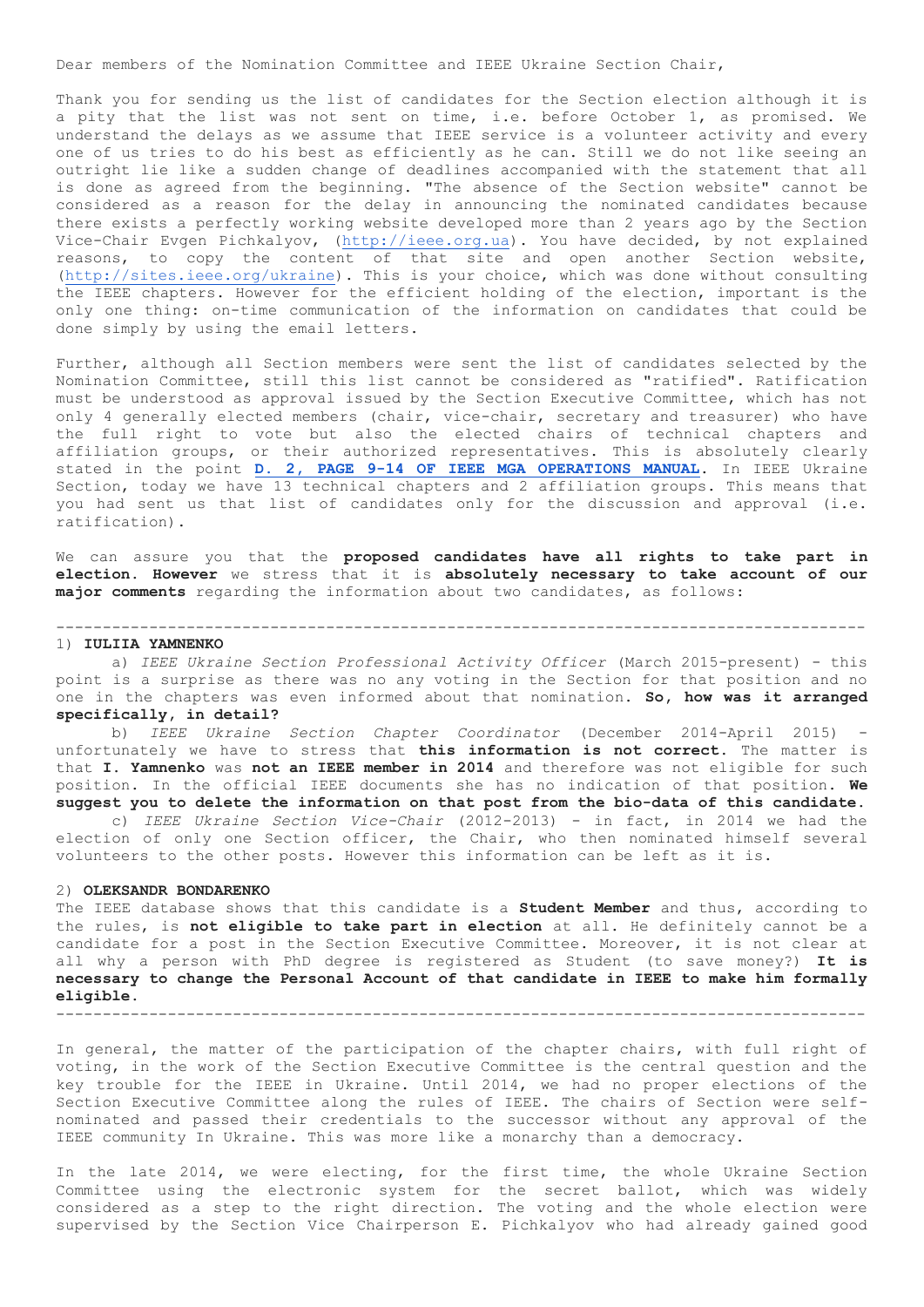reputation by that moment as a Section Secretary. As a matter of fact, he was the first Section officer in 20 years who started asking the chapters about their work and problems. We expected that after this election the work of the Section Committee would become transparent and the chapter chairs, at last, would obtain the real voting rights. This expectation had good background in the known fact that the then Region 8 Director M. Bastiaans got agreement of Section Chair V. Zhuikov to "start from blank page" the Section work and to stick to the rules of IEEE.

Still by April 2015, the right to vote was not practically given to the chairs of the technical chapters and affiliation groups in Ukraine. Therefore we organized and submitted a petition, addressed to the IEEE Region 8 Director, expressing the distrust to V. Zhuikov as Section Chairman and demanding his removal from office. This petition was signed by 35% of the total IEEE membership in Ukraine (necessary threshold being 15%). The Region 8 Director C. Stasopoulos agreed that the Ukraine Section was in trouble and proposed to solve it by holding the transparent election in 2015 under the supervision of IEEE Region 8. In a hope that this would be enough, the question of removal from office was frozen.

However, and it was a pity, in May 2015 **V. Zhuikov, I. Yamnenko and K. Osypenko** started the election campaign from the announcement in the letter to IEEE Region 8 Committee, where they **falsely stated** that the announcement was approved by the technical chapters in Ukraine. One day later the same persons proposed **I. Yamnenko** as a **sole candidate** to the Section Chair post, allegedly approved by the Nomination Committee (**in clear violation of IEEE rules**). Besides, it was stated that other members of the Section Committee supported the mentioned candidate that was **an outright lie**. It was only thanks to the efforts of IEEE Region 8 Director C. Stasopoulos and Section Coordinator A. Szabo that the election was directed back to the lawful domain. Only after numerous letters and insistent demands of Director of Region 8, the Section Chair **V. Zhuikov** sent the information about the start of the election to the IEEE members in Ukraine. It is necessary to stress that the Nomination Committee members were also proposed and approved without any involvement of the IEEE chapters in Ukraine.

# **Such a bad start of election campaign in 2015 had only made distrust of the IEEE members to the Section Chair stronger.**

Unfortunately, further developments did not change this ill state. Soon after the information on the Section election was placed on the site [http://ieee.org.ua,](http://ieee.org.ua/) **V. Zhuikov, I. Yamnenko and K. Osypenko** tried to close this site by demanding that from the hosting company. **This looked quite ugly**, especially as in their letters they stressed that they were devoted to holding the "open and transparent election." Fortunately, they did not succeed. It must be added that the forms for the proposed candidates were distributed only after the Section Vice-Chair E. Pichkalyov created them, by his own initiative, and obtained the approval of the Nomination Committee.

**Taking into account all the above mentioned, we believe that it is necessary to propose the other candidates** by petition from at least 8 technical chapters and 2 affiliation groups from Kharkiv, Kyiv, Lviv, Ternopil, Vinnitsya, and also from Georgia. **We are honored to announce them here as follows:**

# 1) **CHAIR – FELIX YANOVSKY, IEEE FELLOW** (Kyiv)

Bio-data: [http://ieee.in.ua/wp-content/uploads/2015/10/Biography\\_Felix\\_Yanovsky\\_.pdf](http://ieee.in.ua/wp-content/uploads/2015/10/Biography_Felix_Yanovsky_.pdf) Agreement: [http://ieee.in.ua/wp-content/uploads/2015/10/agree\\_to\\_serve\\_Yanovsky.pdf](http://ieee.in.ua/wp-content/uploads/2015/10/agree_to_serve_Yanovsky.pdf) Petition:<http://ieee.in.ua/wp-content/uploads/2015/10/Petition-Form.pdf>

# 2) **VICE-CHAIR – EVGEN PICHKALYOV** (Kyiv and Kirovograd)

Bio-data: [http://ieee.in.ua/wp-content/uploads/2015/10/IEEE-Ukraine-Biography-](http://ieee.in.ua/wp-content/uploads/2015/10/IEEE-Ukraine-Biography-Pichkalyov.pdf)[Pichkalyov.pdf](http://ieee.in.ua/wp-content/uploads/2015/10/IEEE-Ukraine-Biography-Pichkalyov.pdf) Agreement: [http://ieee.in.ua/wp-content/uploads/2015/10/agreed\\_Pichkalyov.pdf](http://ieee.in.ua/wp-content/uploads/2015/10/agreed_Pichkalyov.pdf)

Petition: [http://ieee.in.ua/wp-content/uploads/2015/10/Petition-Form\\_Pichkalyov.pdf](http://ieee.in.ua/wp-content/uploads/2015/10/Petition-Form_Pichkalyov.pdf)

# 3) **SECRETARY – IRYNA IVASENKO** (Lviv)

Bio-data: [http://ieee.in.ua/wp-content/uploads/2015/10/IEEE-Ukraine-Biography-](http://ieee.in.ua/wp-content/uploads/2015/10/IEEE-Ukraine-Biography-Ivasenko.pdf)[Ivasenko.pdf](http://ieee.in.ua/wp-content/uploads/2015/10/IEEE-Ukraine-Biography-Ivasenko.pdf) Agreement: [http://ieee.in.ua/wp-content/uploads/2015/10/agree\\_to\\_serve\\_Ivasenko.pdf](http://ieee.in.ua/wp-content/uploads/2015/10/agree_to_serve_Ivasenko.pdf)

Petition: [http://ieee.in.ua/wp-content/uploads/2015/10/Petition-Form\\_Ivasenko.pdf](http://ieee.in.ua/wp-content/uploads/2015/10/Petition-Form_Ivasenko.pdf)